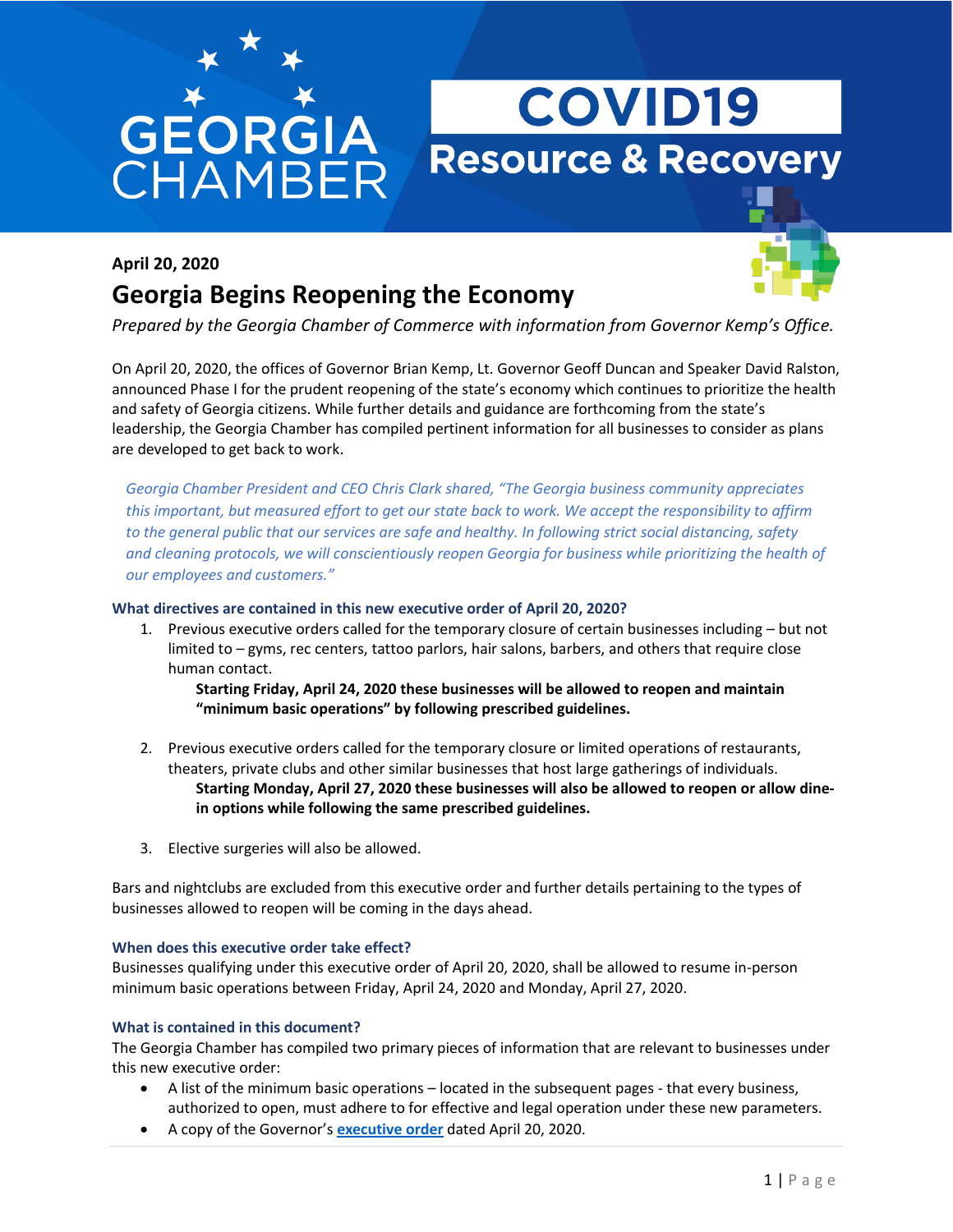# **GEORGI**<br>CHAMBE

## **COVID19 Resource & Recovery**



### **Minimum Basic Operations**

The minimum basic operations (MBO) to maintain the value of a business, establishment, corporation, non-profit corporation, or organization, provide services, manage inventory, ensure security, process payroll and employee benefits, or for related functions can be found below. Such considerations include:

- The minimum necessary activities to facilitate employees or volunteers being able to work remotely from their residences or members or patrons being able to participate remotely from their residences.
- Instances where employees are working outdoors without regular contact with other persons, such as delivery services, contractors, landscape businesses, and agricultural industry services.
- Such entities shall also implement measures which mitigate the exposure and spread of COVID-19 among its workforce.
- Note that such minimum necessary activities include remaining open to the public subject to the restrictions of this order.

#### **Minimum basic operations include the following:**

- 1. Screening and evaluating workers who exhibit signs of illness, such as a fever over 100.4 degrees Fahrenheit, cough, or shortness of breath.
- 2. Requiring workers who exhibit signs of illness to not report to work or to seek medical attention.
- 3. Enhancing sanitation of the workplace as appropriate.
- 4. Requiring hand washing or sanitation by workers at appropriate places within the business location.
- 5. Providing personal protective equipment (PPE) as available and appropriate to the function and location of the worker within the business location.
- 6. Prohibiting gatherings of workers during working hours.
- 7. Permitting workers to take breaks and meals outside, in their office or personal workspace, or in such other areas where proper social distancing is attainable.
- 8. Implementing teleworking for all possible workers.
- 9. Implementing staggered shifts for all possible workers.
- 10. Holding all meetings and conferences virtually, wherever possible.
- 11. Delivering intangible services remotely wherever possible.
- 12. Discouraging workers from using other workers' phones, desks, offices, or other work tools and equipment.
- 13. Prohibiting handshaking and another unnecessary person-to-person contact in the workplace.
- 14. Placing notices that encourage hand hygiene at the entrance to the workplace and in other workplace areas where they are likely to be seen.
- 15. Suspending the use of Personal Identification Number ("PIN") pads, PIN entry devices, electronic signature capture, and any other credit card receipt signature requirements to the extent such suspension is permitted by agreements with credit card companies and credit agencies.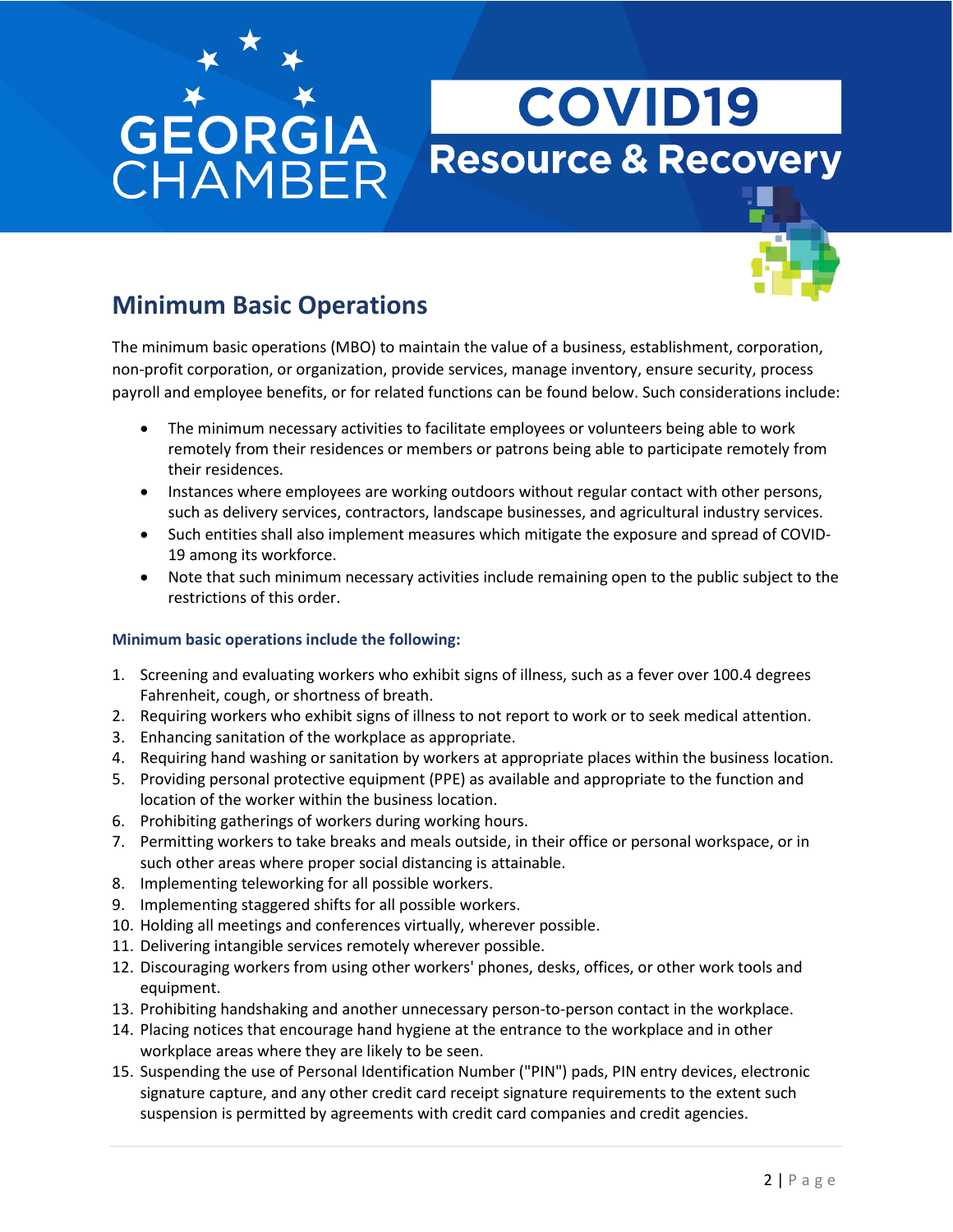# **GEORGIA**<br>CHAMBER

## **COVID19 Resource & Recovery**



- 16. Enforcing social distancing of non-cohabitating persons while present on such entity's leased or owned property.
- 17. For retailers and service providers, providing for alternative points of sale outside of buildings, including curbside pick-up or delivery of products and/ or services if an alternative point of sale is permitted under Georgia law.
- 18. Increasing physical space between workers and customers.
- 19. Providing disinfectant and sanitation products for workers to clean their workspace, equipment, and tools.
- 20. Increasing physical space between workers' worksites to at least six (6) feet.

For more information on COVID-19 and managing your business, please visi[t www.gachamber.com/covid19](http://www.gachamber.com/covid19) for a host of resources, documents and other relevant resources to best assist with future business plans.

*The Georgia Chamber seeks to provide access to recommendations, regulations, services and expertise to its members. During the COVID-19 pandemic, this mission remains constant. Prior to acting, members should consult their own professional advisors for information and counsel specific to the individual and unique situations faced by organizations, individuals and corporations. The opinions, interpretations and recommendations of the Georgia Chamber are informational only and should not be relied upon by the recipient as legal or professional advice. The Georgia Chamber makes no representations as to the accuracy or reliability of the content contained herein. Users of this information accept any and all risks associated with the use of such information and agree that the Georgia Chamber has no liability to user.*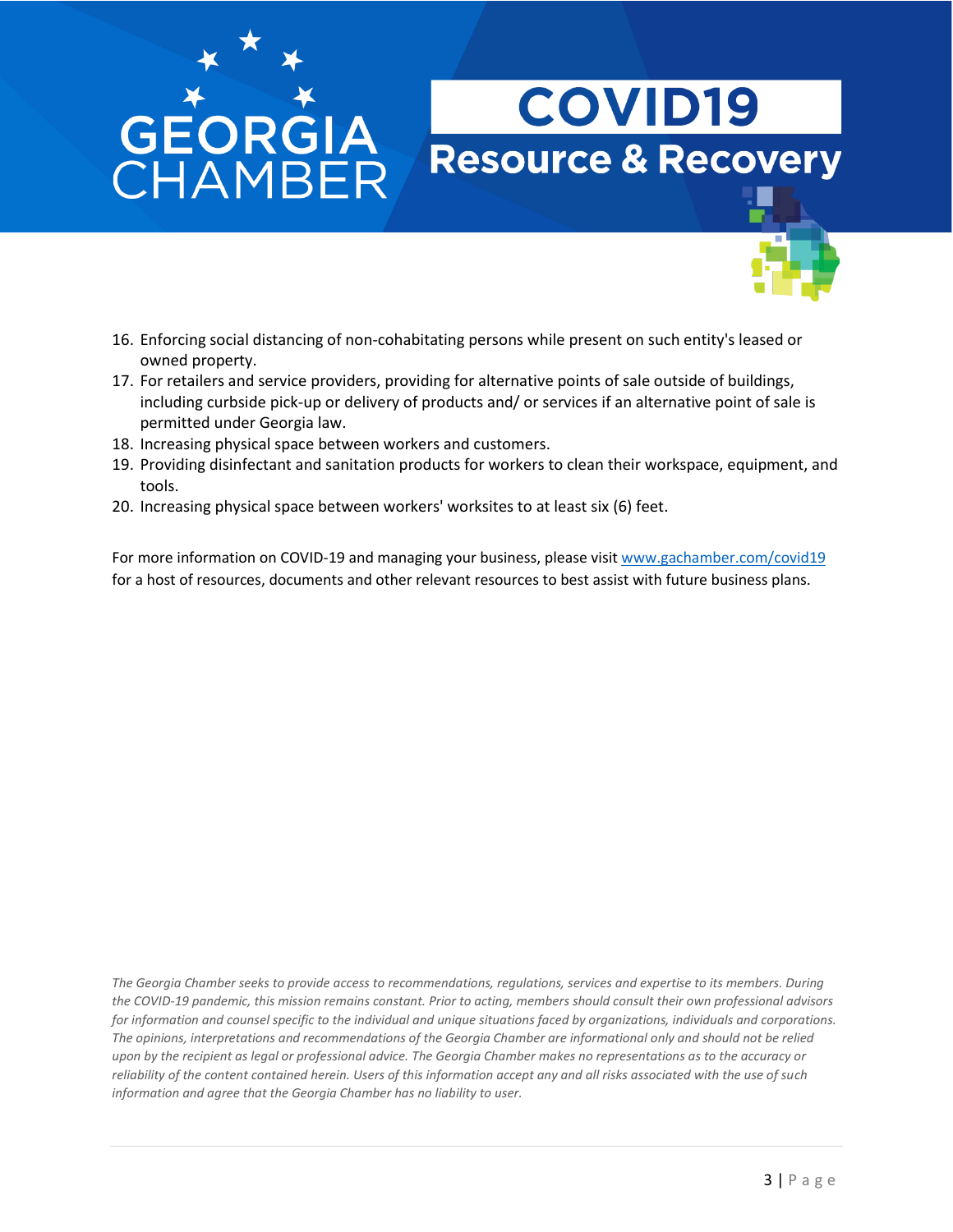

### THE STATE OF GEORGIA

#### **EXECUTIVE ORDER**

#### BY THE GOVERNOR:

#### PROVIDING FLEXIBILITY FOR HEALTHCARE PRACTICES, MOVING CERTAIN BUSINESSES TO MINIMUM OPERATIONS, & PROVIDING FOR EMERGENCY RESPONSE

**WHEREAS:** On March 14, 2020, due to the impact of COVID-19 on the State of Georgia, I issued Executive Order No. 03.14.20.01, declaring a Public Health State of Emergency in Georgia; and The Georgia General Assembly concurred with Executive Order **WHEREAS:** 03.14.20.01 by joint resolution on March 16, 2020; and On April 8, 2020, I renewed the Public Health State of Emergency **WHEREAS:** until May 13, 2020 by issuing Executive Order 04.08.20.02; and Code Section  $38-3-51(c)(4)$  vests the Governor with the power to **WHEREAS:** perform and exercise such other functions, powers, and duties as may be deemed necessary to promote and secure the safety and protection of the civilian population; and Code Section  $38-3-51(d)(1)$  vests the Governor with the power to **WHEREAS:** suspend any regulatory statute prescribing the procedures for conduct of state business, or the orders, rules, or regulations of any state agency if strict compliance with any statute, order, rule, or regulation would in any way prevent, hinder, or delay necessary action in coping with the emergency or disaster; and Code Section  $38-3-51$ (i) vests the Governor with the power to direct **WHEREAS:** the Department of Public Health to collaborate with private organizations; and, **WHEREAS:** Pursuant to OCGA 38-3-51(j), any individual, partnership, association, or corporation who acts in accordance with an order, rule, or regulation entered by the Governor pursuant to the authority granted by OCGA 38-3-51 will not be held liable to any other individual, partnership, association, or corporation by reason thereof

in any action seeking legal or equitable relief.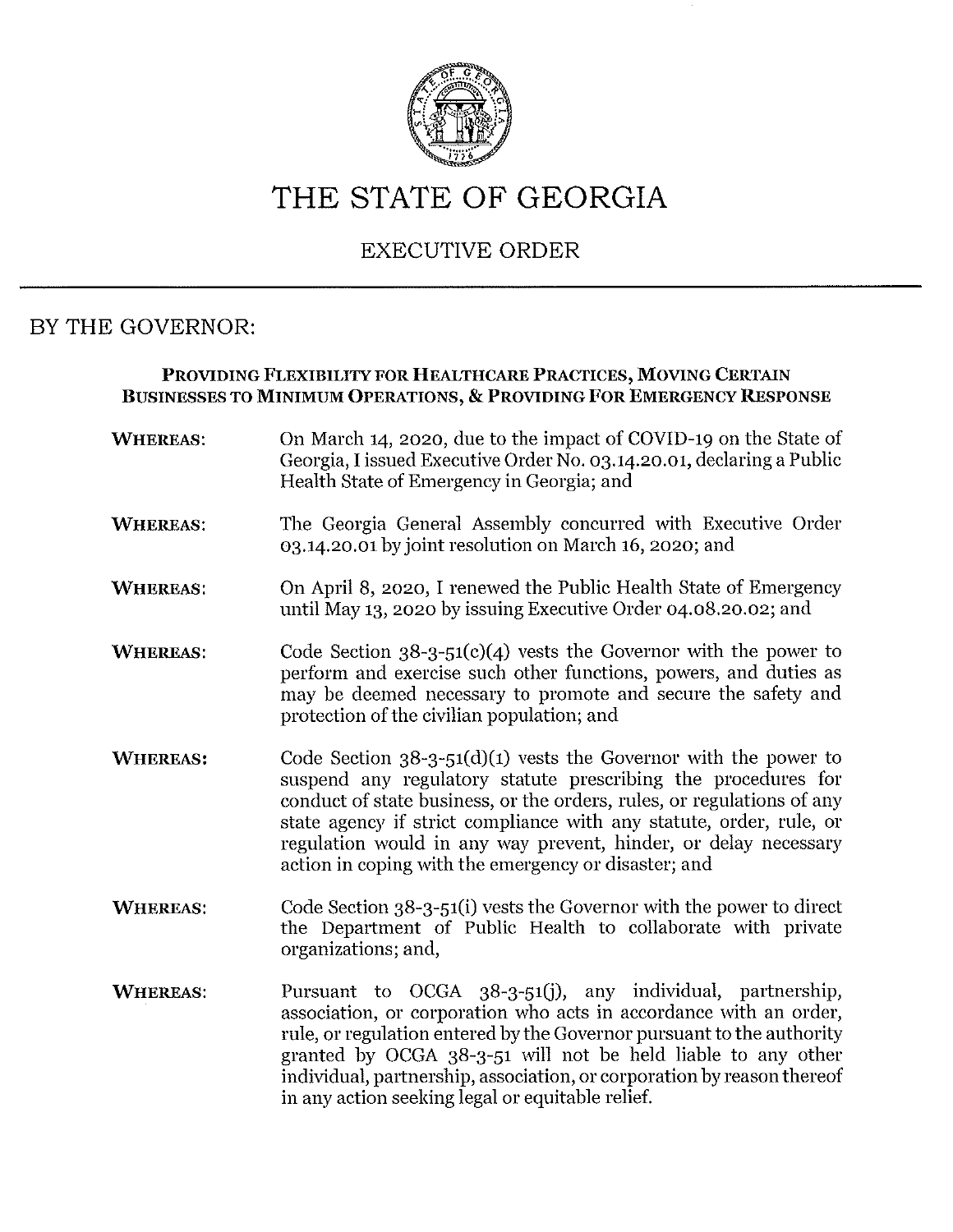**WHEREAS:** In consultation with the Governor's Coronavirus Task Force and health and emergency preparedness officials. I have determined that the following actions are necessary and appropriate to protect the strength of Georgia's economy and provide for the health, safety, and welfare of Georgia's residents and visitors.

#### NOW, THEREFORE, PURSUANT TO CODE SECTION 38-3-51, AND THE AUTHORITY VESTED IN MEAS THE GOVERNOR OF THE STATE OF **GEORGIA. IT IS HEREBY**

**ORDERED:** That all medical practices, dental practices, orthodontics practices, optometry practices, physical therapists, ambulatory surgical centers, physicians performing elective surgeries, healthcare institutions, medical facilities, and any and all other healthcarerelated practices and services that have elected to cease operations because of the spread of COVID-19 should begin treating patients as soon as practicable in accordance with the Centers for Disease Control and Prevention guidelines, Centers for Medicare and Medicaid Services guidelines, and the provisions of this Order to prevent the spread of COVID-19. All such healthcare-related practices and services shall not be subject to Minimum Basic Operations restrictions but should consider implementing the operational guidelines provided in Executive Order 04.02.20.01 for Critical Infrastructure.

#### **IT IS FURTHER**

- That all gyms, fitness centers, bowling alleys, body art studios **ORDERED:** permitted pursuant to Code Section 31-40-2, businesses registered pursuant to Code Sections 43-10-11 and 43-10-18, estheticians as defined by Code Section  $43-10-1(8)$ , hair designers as defined by Code Section  $43-10-1(9)$ , and persons licensed to practice massage therapy pursuant to Code Section 43-24A-8, may begin in-person Minimum Basic Operations on Friday, April 24, 2020. All such businesses shall implement measures which mitigate the exposure and spread of COVID-19. Such measures shall include:
	- 1. Screening and evaluating workers who exhibit signs of illness, such as a fever over 100.4 degrees Fahrenheit, cough, or shortness of breath:
	- 2. Requiring workers who exhibit signs of illness to not report to work or to seek medical attention;
	- 3. Enhancing sanitation of the workplace as appropriate;
	- 4. Requiring hand washing or sanitation by workers at appropriate places within the business location;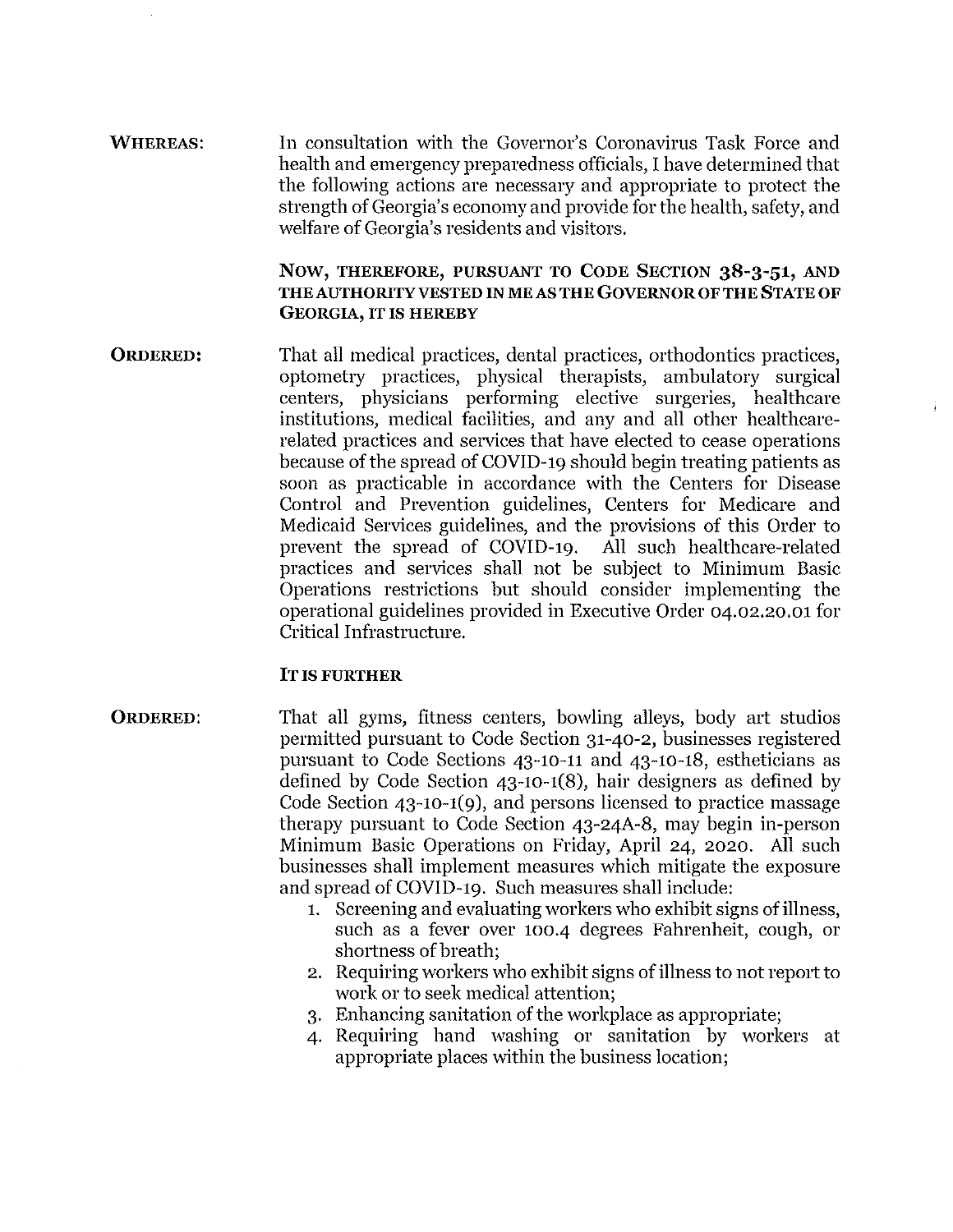- 5. Providing personal protective equipment as available and appropriate to the function and location of the worker within the business location:
- 6. Prohibiting gatherings of workers during working hours;
- 7. Permitting workers to take breaks and meals outside, in their office or personal workspace, or in such other areas where proper social distancing is attainable;
- 8. Implementing teleworking for all possible workers;
- 9. Implementing staggered shifts for all possible workers;
- 10. Holding all meetings and conferences virtually, wherever possible:
- 11. Delivering intangible services remotely wherever possible;
- 12. Discouraging workers from using other workers' phones, desks, offices, or other work tools and equipment:
- 13. Prohibiting handshaking and other unnecessary person-toperson contact in the workplace;
- 14. Placing notices that encourage hand hygiene at the entrance to the workplace and in other workplace areas where they are likely to be seen:
- 15. Suspending the use of Personal Identification Number ("PIN") pads, PIN entry devices, electronic signature capture, and any other credit card receipt signature requirements to the extent such suspension is permitted by agreements with credit card companies and credit agencies;
- 16. Enforcing social distancing of non-cohabitating persons while present on such entity's leased or owned property;
- 17. For retailers and service providers, providing for alternative points of sale outside of buildings, including curbside pickup or delivery of products and/or services if an alternative point of sale is permitted under Georgia law;
- 18. Increasing physical space between workers and customers;
- 19. Providing disinfectant and sanitation products for workers to clean their workspace, equipment, and tools;
- 20. Increasing physical space between workers' worksites to at least six (6) feet.

#### **IT IS FURTHER**

- That consistent with previous Executive Orders, Minimum Basic **ORDERED:** Operations are limited to:
	- 1. The minimum necessary activities to maintain the value of a business, establishment, corporation, non-profit corporation, or organization, provide services, manage inventory, ensure security, process payroll and employee benefits, or for related functions. Such minimum necessary activities include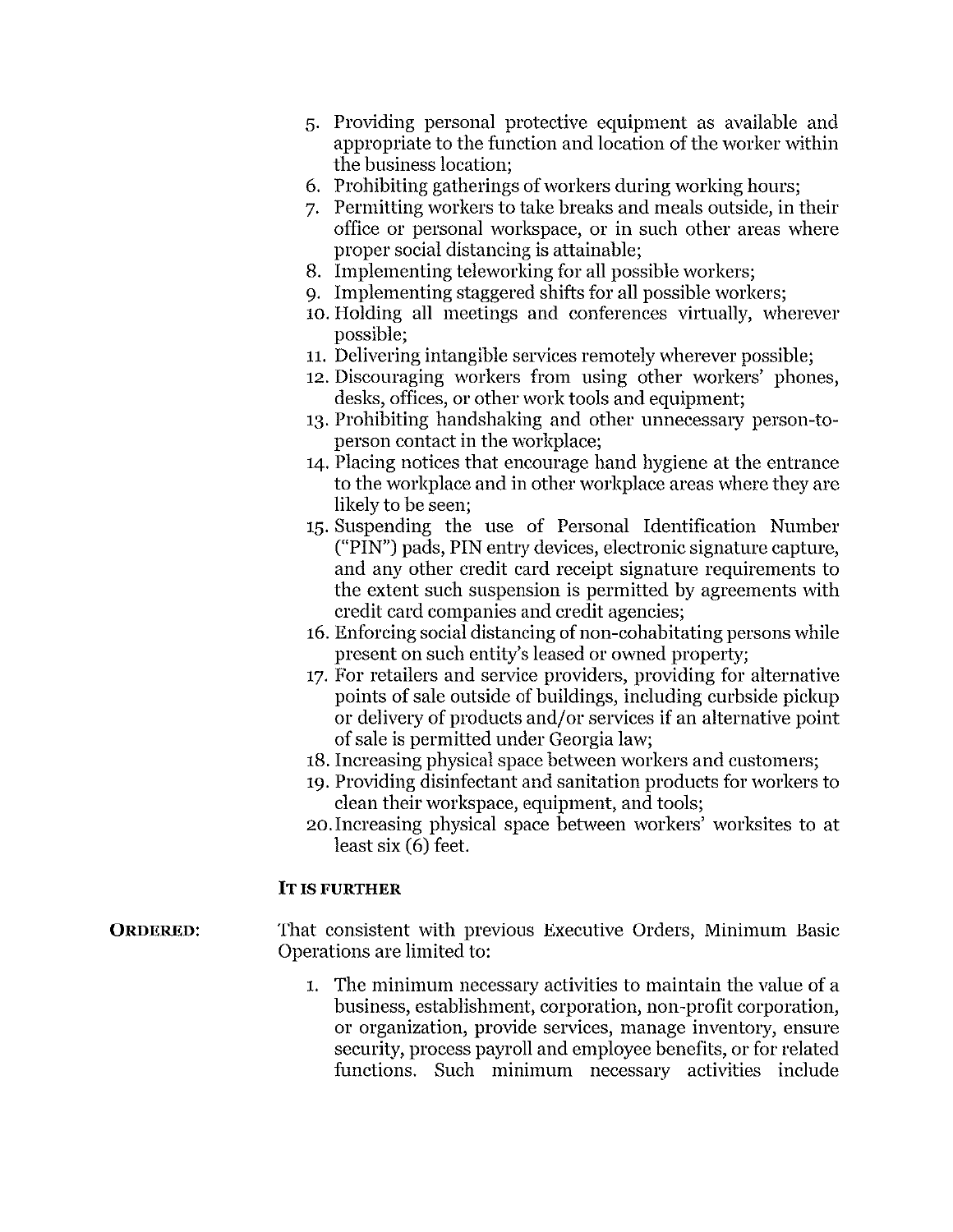remaining open to the public subject to the restrictions of this Order.

- 2. The minimum necessary activities to facilitate employees or volunteers being able to work remotely from their residences or members or patrons being able to participate remotely from their residences.
- 3. Instances where employees are working outdoors without regular contact with other persons, such as delivery services, contractors, landscape businesses, and agricultural industry services.

#### **IT IS FURTHER**

That consistent with previous Executive Orders, no business, **ORDERED:** establishment, corporation, non-profit corporation, organization, or county or municipal government shall allow more than ten (10) person to be gathered at a single location if such gathering requires persons to stand or be seated within six (6) feet of any other person. This provision shall not apply to cohabitating person outside of their homes, family units or roommates residing together in private homes, or entities defined as "Critical Infrastructure" by Executive Order.

#### **IT IS FURTHER**

That as used in this Order, the term "single location" shall be **ORDERED:** interpreted to mean a space where all persons gathered cannot maintain at least six (6) feet of distance between themselves and any other person. The term "single location" shall not include private residences.

#### **IT IS FURTHER**

That in addition to those entities and workers defined as "Critical **ORDERED:** Infrastructure" in Executive Order 04.02.20.01, all workers, businesses, establishments, corporations, non-profit corporations, and organizations included in version 3.0 of Guidance on Essential Critical Infrastructure Workers released by the U.S. Department of Homeland Security on April 17, 2020, shall also be defined as "Critical Infrastructure" in this State. The operation of Critical Infrastructure shall not be impeded by county, municipal, or local ordinance.

#### IT IS FURTHER

That the Department of Public Health shall enter into an agreement **ORDERED:** with Augusta University Health System, Inc., to provide COVID-19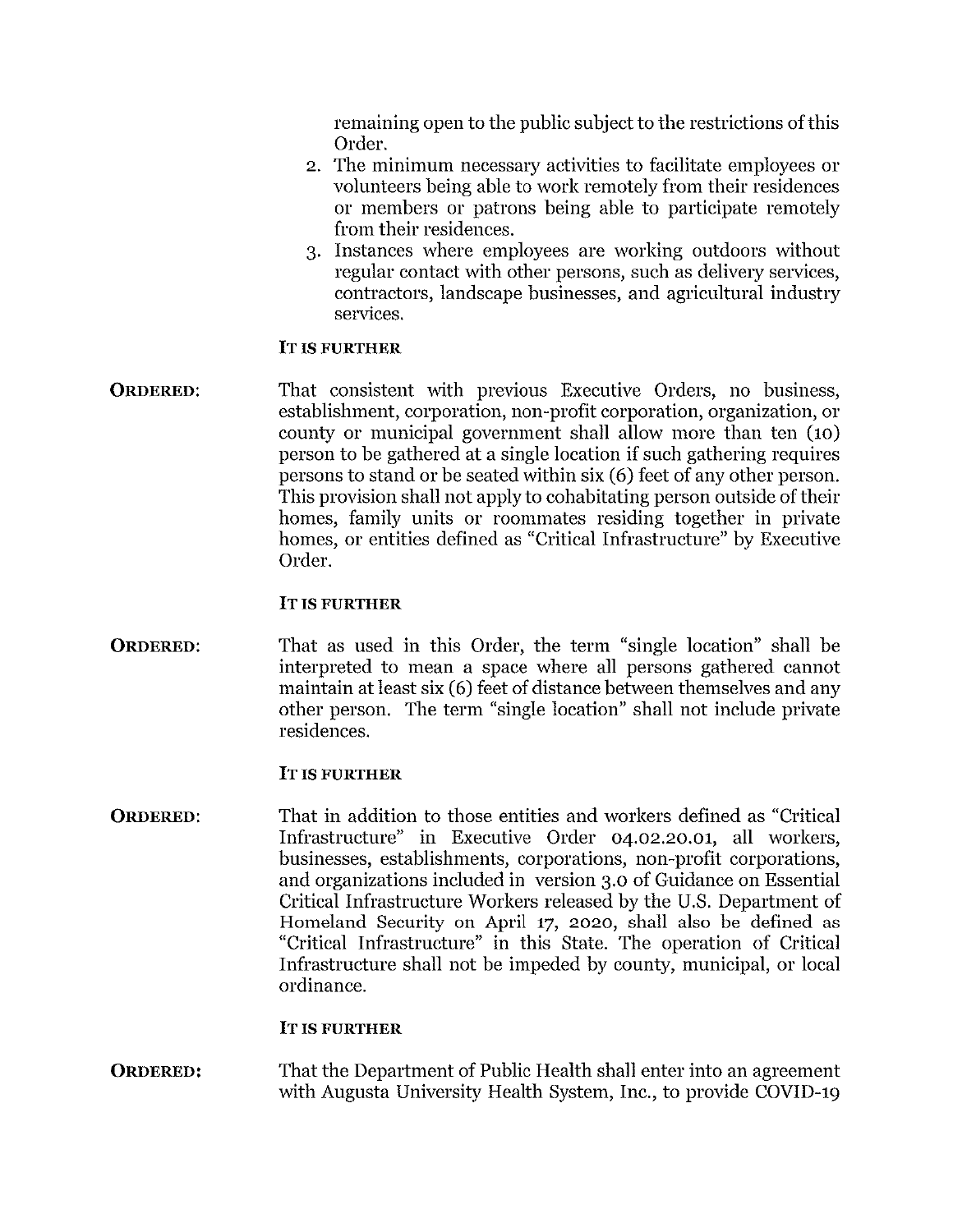screening and testing services for residents and visitors of the State of Georgia.

#### **IT IS FURTHER**

That for the purposes of this Order, the term "AU Health" shall refer **ORDERED:** to Augusta University Health System, Inc. and its affiliated entities. including without limitation, Augusta University Medical Center, Inc., Augusta University Medical Associates, Inc., and any and all subsidiaries. The term "AU Health" shall also include the directors, officers, employees, staff, contractors, and facilities for all the entities listed above.

#### **IT IS FURTHER**

**ORDERED:** That subject to any agreement with the Department of Public Health. AU Health shall become agents of the State for the purposes of Code Sections 38-3-35 and 38-3-51(i).

#### **IT IS FURTHER**

**ORDERED:** That services provided or performed for the Department of Public Health by AU Health shall be considered acts in accordance with an Order entered by the Governor pursuant to Code Section 38-3-51(j).

#### **IT IS FURTHER**

**ORDERED:** That pursuant to Code Sections  $31-2A-4(9)$  and  $38-3-51(d)(1)$ , because this public health emergency due to the spread of the novel coronavirus, COVID-19, is a "grave emergenc[y] of more than local peril," the Department of Public Health is authorized "to employ whatever means may be at its disposal to overcome [this] emergencly," including, but not limited to, overriding the orders of county boards of health, health districts, and their officers, directors, and employees to enforce uniformity in the State's response to the spread of the novel coronavirus, COVID-19.

#### **IT IS FURTHER**

**ORDERED:** That the State Health Officer shall have the authority to select which specific COVID-19 screening and testing services operate on behalf of the State, health districts, and county boards of health. The selection of screening and testing services shall be based on a balancing of sound medical principles and the public health and safety interests of the State.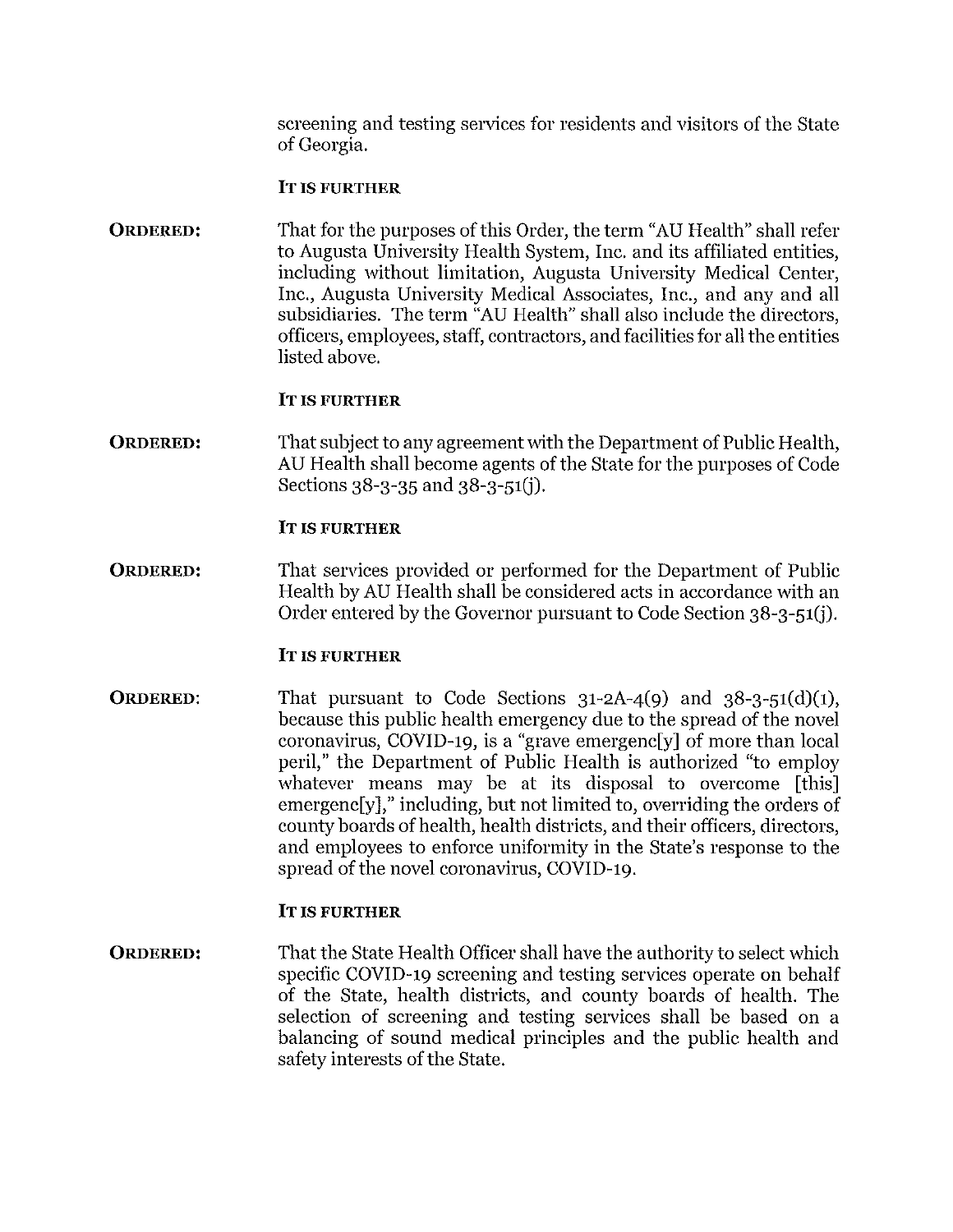#### **IT IS FURTHER**

That the State Health Officer shall have the authority to enforce **ORDERED:** uniform testing requirements in this State, and failure to comply with orders by the State Health Officer shall be a misdemeanor pursuant to Code Section 38-3-7, enforceable by law enforcement officers.

#### IT IS FURTHER

**ORDERED:** That the Adjutant General of the Georgia National Guard, acting at the direction of the State Health Officer, shall have the authority to enforce uniform testing requirements in this State, and failure to comply with orders by the Adjutant General shall be a misdemean or pursuant to Code Section 38-3-7, enforceable by law enforcement officers.

#### **IT IS FURTHER**

**ORDERED:** That pursuant to Executive Order 04.02.20.01 and Code Section 38-3-51, enforcement of any county or municipal ordinance or order that is more or less restrictive than this Order is hereby suspended.

#### **IT IS FURTHER**

**ORDERED:** That cardiac technicians, emergency medical technicians, paramedics, and paramedic clinical preceptors as defined by Code 31-11-2 shall be considered Section auxiliary emergency management workers pursuant to Code Section 38-3-35.

#### **IT IS FURTHER**

**ORDERED:** That officers, directors, employees, staff, and contractors of air ambulance services, ambulance providers, emergency medical services systems, EMSC programs, and local coordinating entities as defined by Code Section 31-11-2 shall be considered auxiliary emergency management workers pursuant to Code Section 38-3-35.

#### **IT IS FURTHER**

**ORDERED:** That during the Public Health State of Emergency, services provided or performed by air ambulance services, ambulance providers, emergency medical services systems, EMSC programs, and local coordinating entities as defined by Code Section 31-11-2 shall be considered emergency management activities pursuant to Code Section 38-3-35.